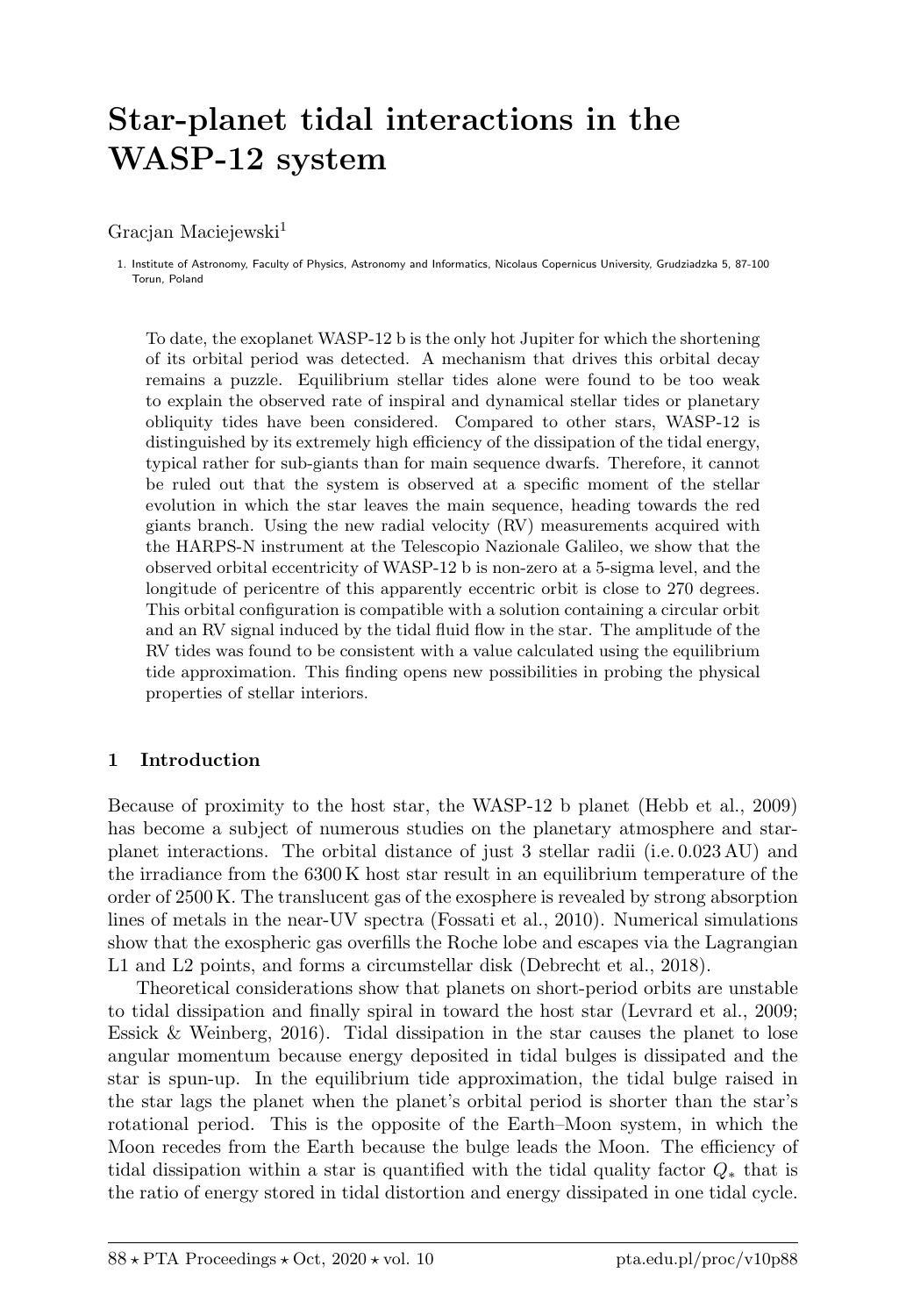

Fig. 1: Timing residuals against a constant-period model for WASP-12 b. Orbital period shortening makes transits to appear earlier following a quadratic ephemeris drawn with a black dashed line. Open circles come from a compilation of Maciejewski et al. (2018) and dots are new mid-transit times from the observing season 2018/2019, taken from Maciejewski et al. (in prep.). Grey lines illustrate ephemeris uncertainties, they are drawn for 100 sets of parameters randomly chosen from the Markov chains. The constant period model is shown with a red dashed line.

In literature, there are often used values of  $Q'_{*} = 1.5Q_{*}/k_2$ , where  $k_2$  is the tidal Love number. Studies of binary stars (e.g. Meibom & Mathieu, 2005) or planetary systems with hot Jupiters (e.g. Bonomo et al., 2017) show that values of  $Q'_{*}$  must be of the order or greater than  $10^6$  for typical dwarfs. This finding suggests that dissipation is of rather low efficiency. The timescale of inspiral calculated for typical hot Jupiters is of the same of greater order as the time of stellar evolution on the main sequence. Only the most massive planets on the tightest orbits are expected to undergo the orbital shrinkage that could be detected in timescale of decades via precise transit timing (Birkby et al., 2014; Maciejewski et al., 2018).

Using the method of precise transit timing we detected shortening of the orbital period for WASP-12 b (Maciejewski et al., 2016). This departure from a linear transit ephemeris was confirmed by Patra et al. (2017) and then refined to ∼8 minutes in the course of 10 years by us (Maciejewski et al., 2018). The transit timing residuals against a linear ephemeris are shown in Fig. 1 in which new timing data from the observing season 2018/2019 are also presented. These new data points follow the quadratic ephemeris very well that strengthens the model of the in-falling planet. The value of  $Q'_{*}$  can be deduced from the change in the orbital period between succeeding transits  $\frac{dP_{\text{orb}}}{dE}$  following the formula

$$
Q'_{*} = -\frac{27}{2}\pi \left(\frac{M_{\rm p}}{M_{*}}\right) \left(\frac{a}{R_{*}}\right)^{-5} \left(\frac{dP_{\rm orb}}{dE}\right)^{-1} P_{\rm orb} ,\qquad (1)
$$

where  $M_{\rm p}$  and  $M_*$  are the planet's and star's masses, a is the semi-major axis, and  $R_*$  is the stellar radius.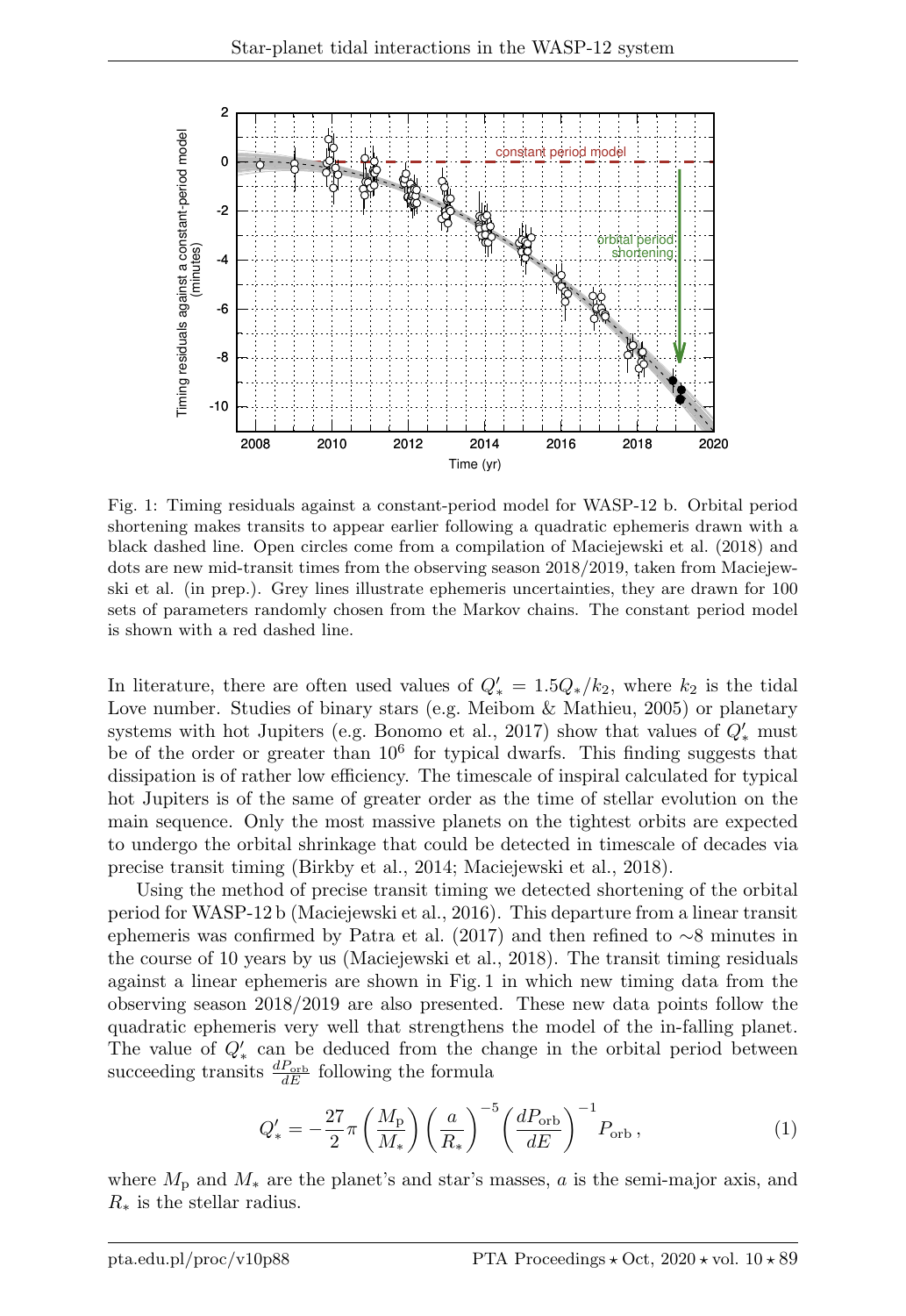

Fig. 2: Cartoon showing a tidally deformed star and a massive planet on a tight orbit as a source of the tidal force.

For WASP-12, the parameter  $Q'_{*}$  was found to be surprisingly low with a value of  $\approx 2 \times 10^5$ . The mechanism that governs this efficient dissipation of tidal energy remains a puzzle. Equilibrium stellar tides are too weak to explain the observed rate of inspiral. Dynamical stellar tides would be an efficient way to dissipate the tidal energy but they require a subgiant structure for the star (Weinberg et al., 2017). Stellar parameters, however, favour a main sequence host (Bailey & Goodman, 2019). An alternative scenario has been proposed by Millholland  $&$  Laughlin (2018) in which the high orbital decay rate is driven by obliquity tides. A spin vector of WASP-12 b would need to be trapped in a high-obliquity state maintained by a secular spin-orbit resonance with an unseen exterior perturbing planet. This additional planet would be in an orbital distance < 0.04 AU (an orbital period shorter than 2.6 d) and have a mass of  $10-20$   $M<sub>E</sub>$ . However, such a close-by planet has not been found so far.

#### 2 Equilibrium tide approximation

For very hot Jupiter-like exoplanets, departure of the figures of both the host star and the planet become important. The tidal force, which is raised by one body on the other, is proportional to the mass of the body rising the tide, and inversely proportional to the cube of the distance between both bodies. The orbit of the planet is expected to be circularised, and its rotation is synchronised with the orbital period. The star usually rotates slower than the planet orbits it. This picture is analogous to the Earth-Moon system except that Earth rotates faster than the Moon orbits it.

In the equilibrium tide approximation, there are some reasonable simplifications which make further consideration easier. Stellar matter is assumed to be incompressible and to follow gravitational equipotentials ignoring fluid inertia. Furthermore, the forcing frequency is set to zero, any effects induced by convective motions are neglected, and the stellar rotation is set to zero. The source of the deforming force – the planet – is assumed to be a point mass. Arras et al. (2012) show that these simplifications make predictions of the equilibrium tide approximation to be accurate to a factor of up to  $\approx 2$ . As it is pictured in Fig. 2, equilibrium tides follow the orbital motion of the planet, and a given fluid element undergoes vertical and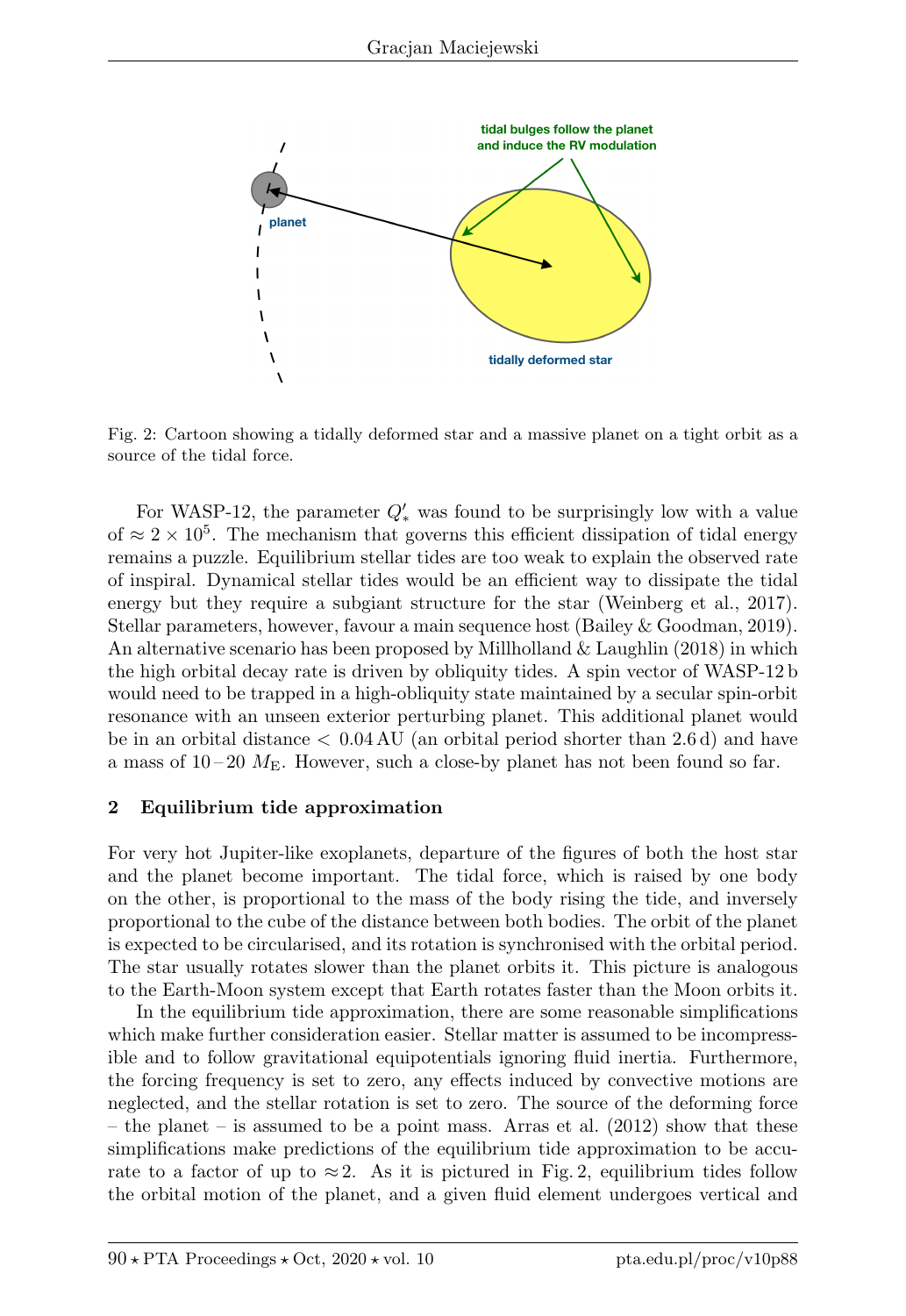

Fig. 3: Left: orbital motion component  $V_{\text{orb}}$  and tidal velocity component  $V_{\text{tide}}$  of the observed RV signal for an exemplary system with a star being tidally deformed, based on parameters of the WASP-12 system. The amplitude of  $V_{\text{tide}}$  is exaggerated by a factor of 10 for better visualisation. Right: observed RV signal being a sum of the orbital motion component and tidal velocity component.

horizontal motions twice per orbit.

The motion of the tidal bulges is expected to produce a radial velocity (RV) signal linked with the signal produced by the orbital motion of the planet. This tidal RV modulation has the frequency twice the orbital frequency, and is shifted in phase  $\phi$  by  $\pi$ . Assuming the barycentric velocity is subtracted, the relative observed radial velocity  $V_{\rm rad}(\phi)$  is a sum of the orbital motion component  $V_{\rm orb}(\phi)$  and tidal velocity component  $V_{\text{tide}}(\phi)$  defined as

$$
V_{\rm orb}(\phi) = -K_{\rm orb} \sin(2\pi(\phi - \phi_0))\tag{2}
$$

and

$$
V_{\text{tide}}(\phi) = K_{\text{tide}} \sin\left(4\pi(\phi - \phi_0)\right) \,. \tag{3}
$$

The parameters  $K_{\text{orb}}$  and  $K_{\text{tide}}$  are the amplitudes, and  $\phi_0$  is a relative phase offset. Both components are plotted in the left panel of Fig. 3 using the theoretical values for the WASP-12 system. Arras et al. (2012) show that  $K_{\text{tide}}$  could be of the order of a few meters per second for the most promising systems, so could be detected with present-day radial speedometers.

In the right panel of Fig. 3, the sum of  $V_{\text{tide}}$  and  $V_{\text{orb}}$  is plotted. As one can see, the shape of this observed curve resembles a signal produced by a planet on an eccentric orbit. So, the tidal RV component can be mimicked by an apparently non-zero orbital eccentricity  $e<sub>b</sub>$ . As demonstrated by Arras et al. (2012), this orbital configuration has a longitude of periastron equal to 270° and  $K_{\text{tide}} = e_{\text{b}} K_{\text{orb}}$ .

According to the equilibrium tide approximation, the predicted value of  $K_{\text{tide}}$  for induced by WASP-12b is of about  $5 \text{ m s}^{-1}$ , and hence the value of  $e_{\text{b}}$  is expected to be of about 0.022. Preliminary detections of the non-zero eccentricity of WASP-12 b were reported in previous studies with low significance. In the discovery paper, Hebb et al. (2009) find  $e<sub>b</sub> = 0.049 \pm 0.015$  and Knutson et al. (2014) report  $e<sub>b</sub> =$  $0.037^{+0.014}_{-0.015}$ . On the other hand, Husnoo et al. (2011) find  $e_{\rm orb} = 0.018^{+0.024}_{-0.014}$  that is statistically indistinguishable from a circular model. The same conclusion was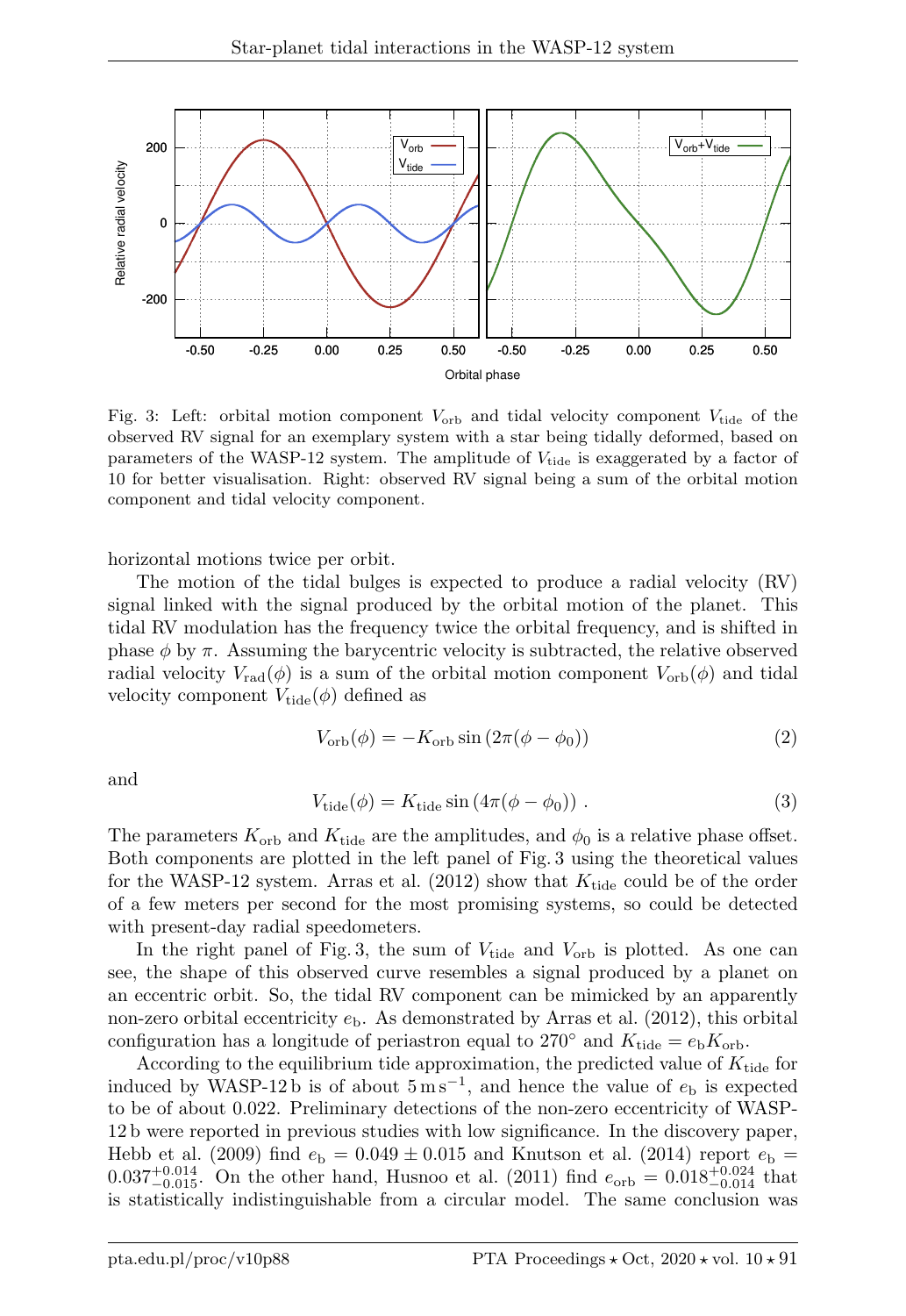

Fig. 4: Upper panel: phase-folded orbital RV component for a circular orbit of WASP-12 b  $(RV_{circ})$ . The green open symbols mark data points from the literature. The blue dots are our new measurements which were taken from Maciejewski et al. (2020). The best-fitting model and parameter uncertainties of this model are illustrated with red lines which are drawn for 50 sets of parameters, randomly chosen from the Markov chains. Stellar jitter was added in quadrature to the individual RV errors in order to obtain a reduced chi-square statistic of unity for the best-fitting model. Lower panel: tidal RV component which mimics the non-zero orbital eccentricity of WASP-12 b.

reached by Bonomo et al. (2017) who were only able to constrain  $e<sub>b</sub>$  to 0.02 with a  $1 \sigma$  level.

### 3 Radial velocity tides

Circularisation timescale for WASP-12 b's orbital configuration is about 0.4 Myr. This is much shorter than the system age which is estimated to be 4 orders of magnitude longer. Thus, the orbit of WASP-12 b is expected to be circular unless there is an efficient mechanism which excites and sustains the non-zero eccentricity. As discussed in Bailey & Goodman (2019), no such mechanism has been identified so far.

Our analysis of the RV measurements reveals that the orbit of WASP-12 b shows the apparent departure from circularity that can be naturally explained by the velocity signature of tidal deformations in the host star. We used the high precision RV data from Knutson et al. (2014), Bonomo et al. (2017), and new velocities acquired by us with the High Accuracy Radial velocity Planet Searcher in the northern hemisphere (HARPS-N) coupled with the 3.58 m Telescopio Nazionale Galileo (Maciejewski et al., 2020). The observations acquired during in-transit phase were removed to avoid disturbances caused by the Rossiter-McLaughlin effect. In addition, a  $5\sigma$  outliers were iteratively removed in fitting procedure. The best-fitting